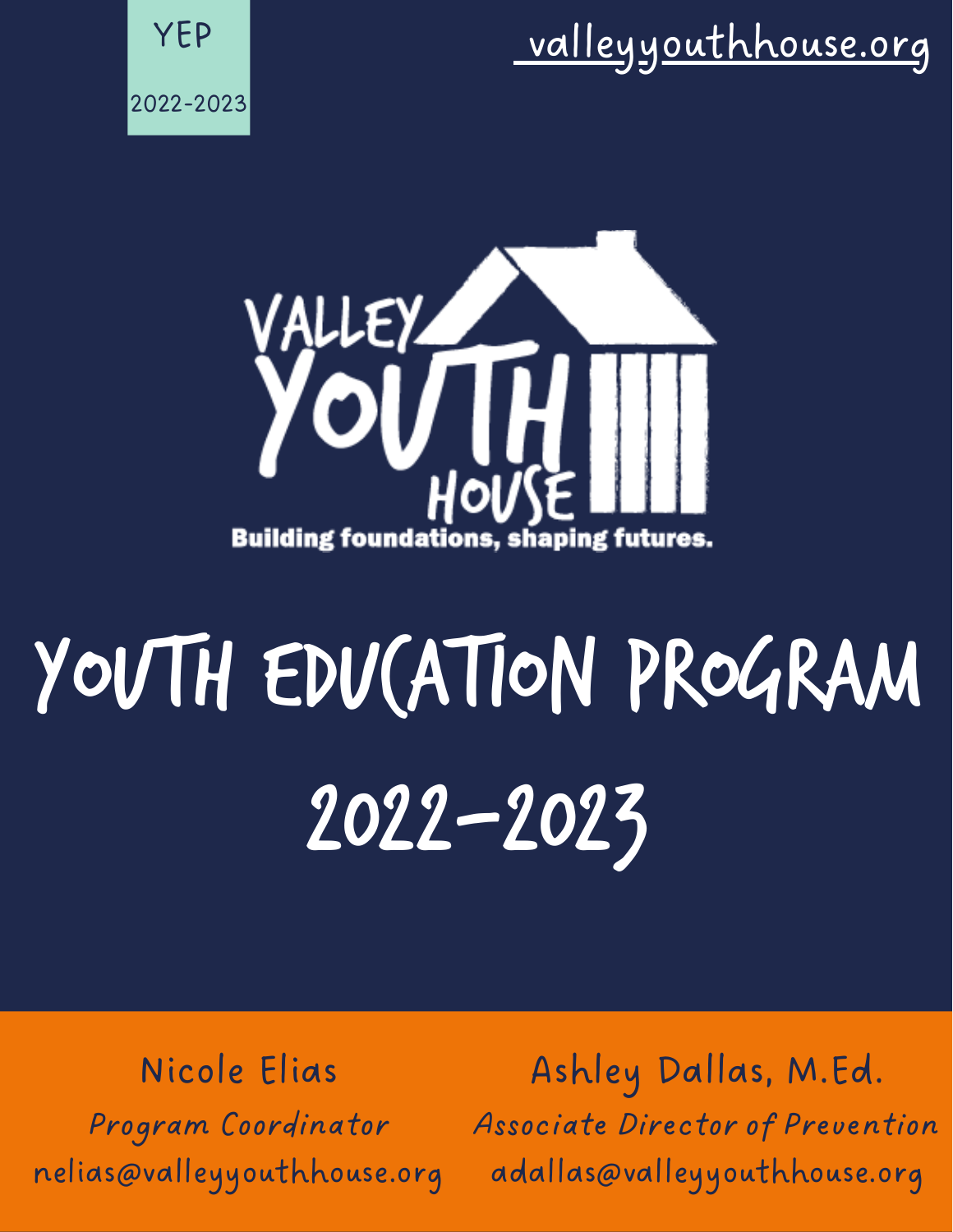

### The youth education program



YEP began in 1989. It operates with the belief that substance abuse, violence, and other selfdestructive behaviors can be prevented through alcohol, tobacco, and other drug education coupled with life skills training.



#### Purpose

We facilitate small groups/ classes using evidence-based, evidenceinformed, and other curriculums.

We attend school and community events to promote prevention education.

> We creatively disseminate prevention information.



Thanks to the Lehigh and Northampton County Departments of Drug and Alcohol, all of our prevention activities are implemented at no cost to your school or organization!

We thank them for their commitment to prevention education in the Lehigh Valley.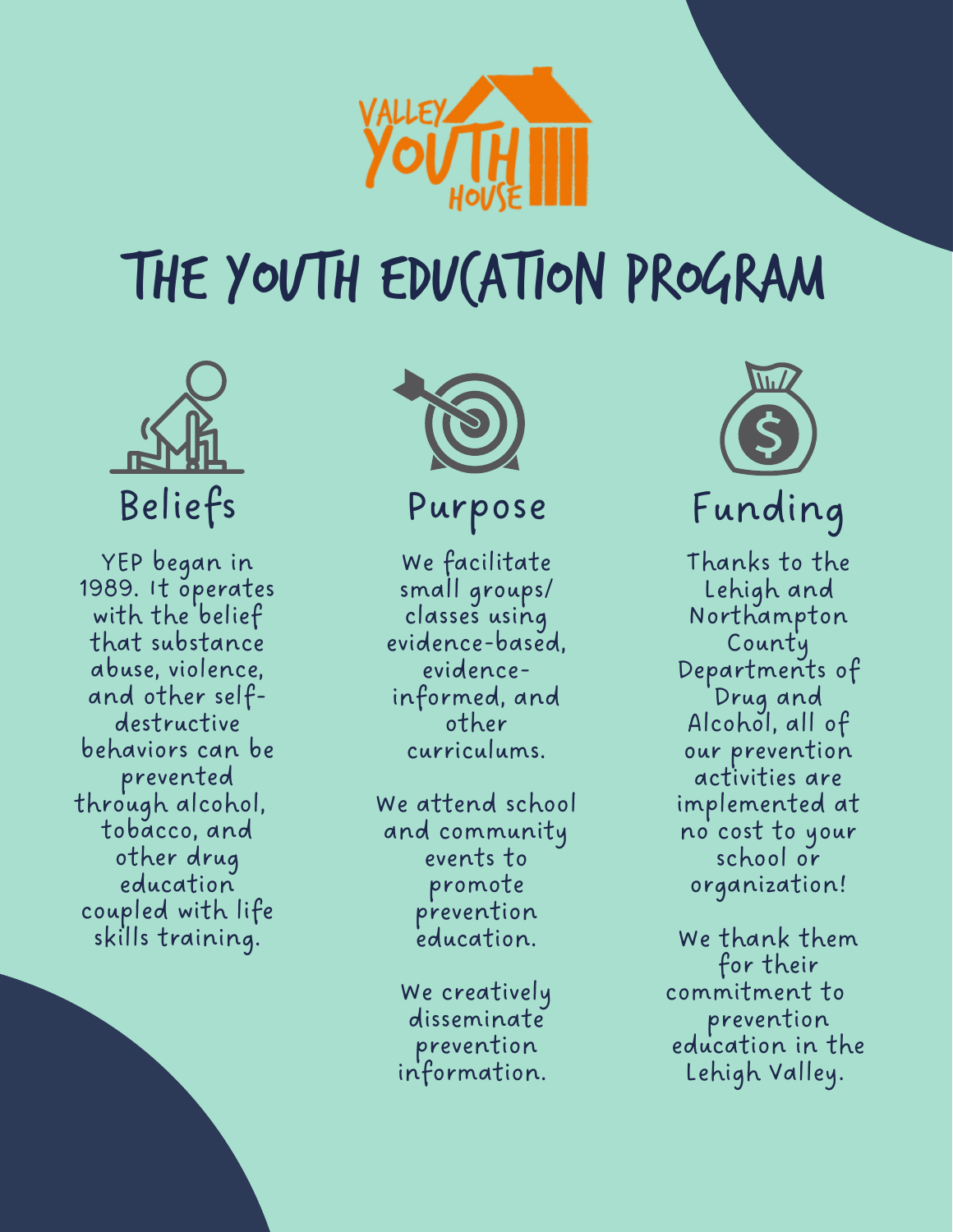### 2022-2023

### prevention programming

| ANXIETY/ (OPING SKILLS                                     | P4.4              |
|------------------------------------------------------------|-------------------|
| (ONFLICT RESOLVTION/ANGER MANAGEMENT                       | <u> P4.5</u>      |
| FAMILY/ HOME LIFE                                          | <u>PG.6</u>       |
| GAMBLING/SO(IAL MEDIA                                      | <u> PG. 7</u>     |
| LGBTQ (Offered by Project Silk)                            | <u> PG. 8</u>     |
| <b>MINDFULNESS</b> (Offered by Shanthi Project)            | <u>PG. 9</u>      |
| SELF-ESTEEM                                                | <u>PG. 10</u>     |
| SO(IAL-EMOTIONAL LEARNING/RELATIONSHIPS <u>PG. 1</u> 1, 12 |                   |
| SUBSTANCE-RELATED                                          | <u> PG. 13-15</u> |

let us know if you have a different request; we are always expanding our programming!

if you are interested in having Valley Youth House facilitate a group or class, PLEASE COMPLETE THIS FORM.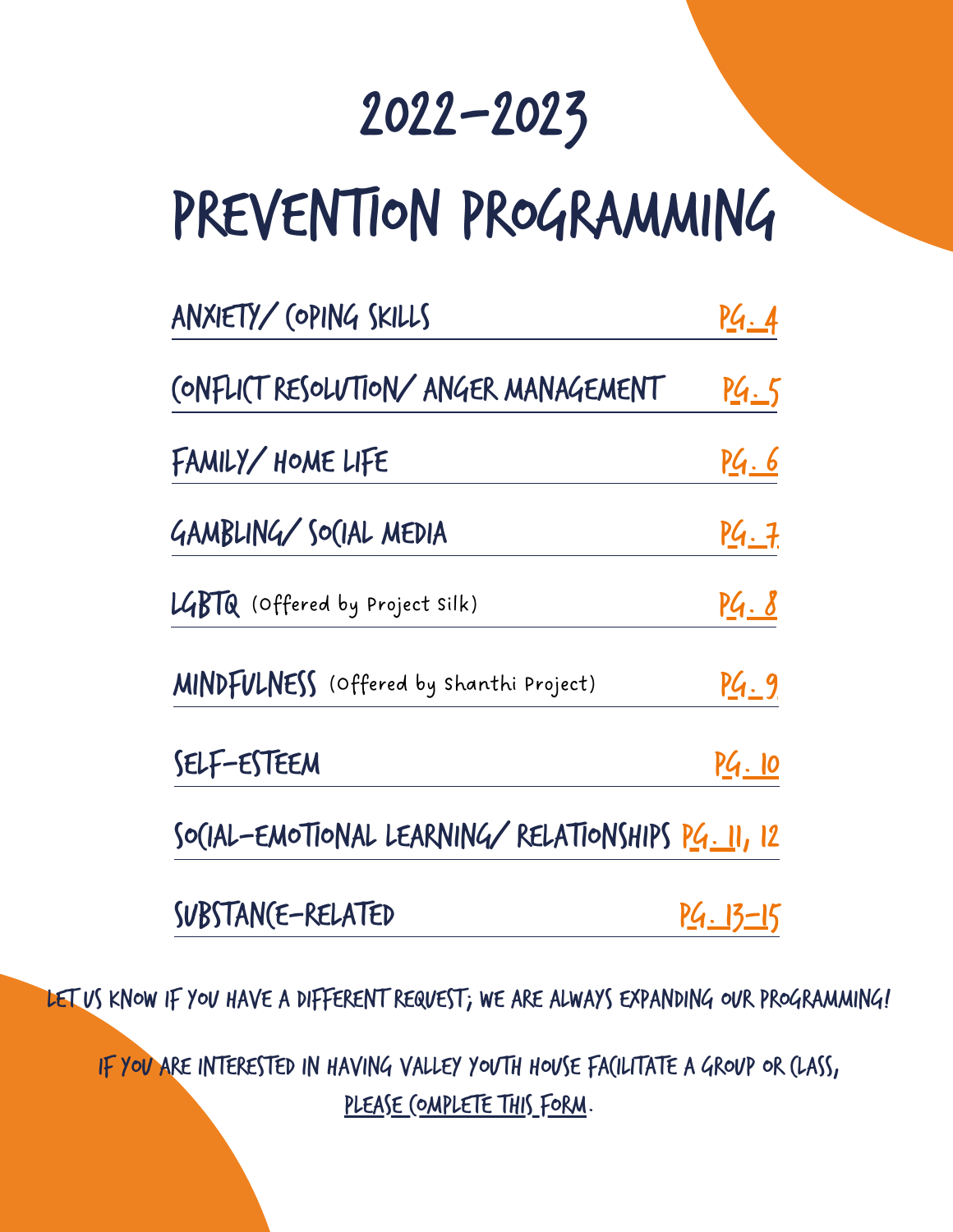## anxiety/ coping skills

#### [COPE](https://www.cope2thrive.com/)

A cognitive-behavioral approach is utilized to help youth cope with anxiety, depression, and stress by teaching them how to stop negative thoughts and start behaving in more positive ways.

 $E($ B

 $EVIDEN(E-BASED$   $\blacksquare$   $\blacksquare$   $\blacksquare$   $\blacksquare$   $\blacksquare$   $I$   $SESIIONS$ 

 $\lim_{k\to\infty}$  *8* sessions

#### G RIEF SUPPORT G ROUPS

Students are encouraged to work together to process, cope with, and navigate the feelings that surround a loss that they've experienced. The topic of grief is presented through hands-on, developmentally activities.

#### $EVIDEN(E-INFORMED$  **THE TEEN SESSIONS**

#### RIDE THE WAVES

This group uses a fun ocean theme to teach elementary students how to cope with different feelings, difficult situations, when things do not go their way, change, and the unexpected.

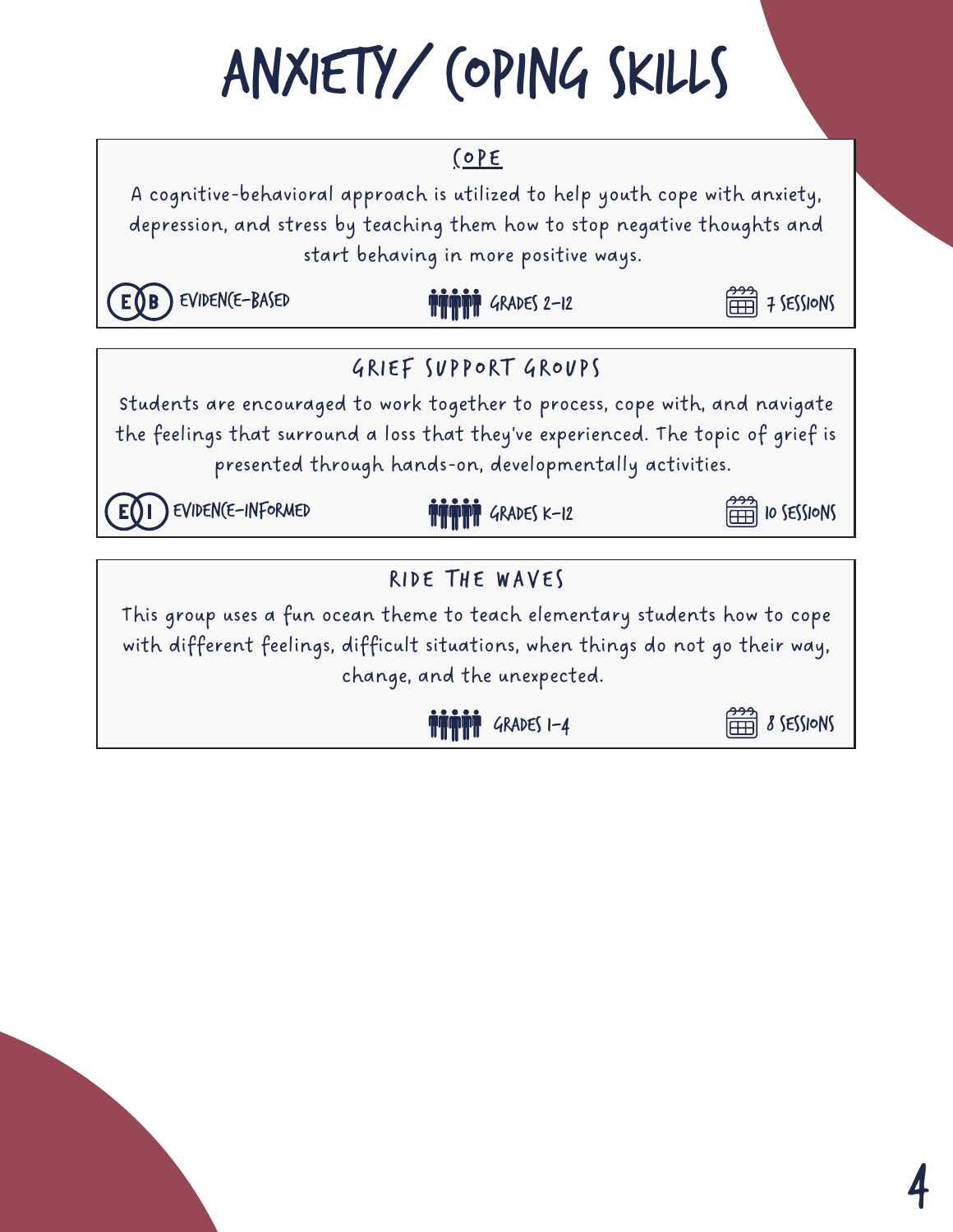### conflict resolution/ anger management

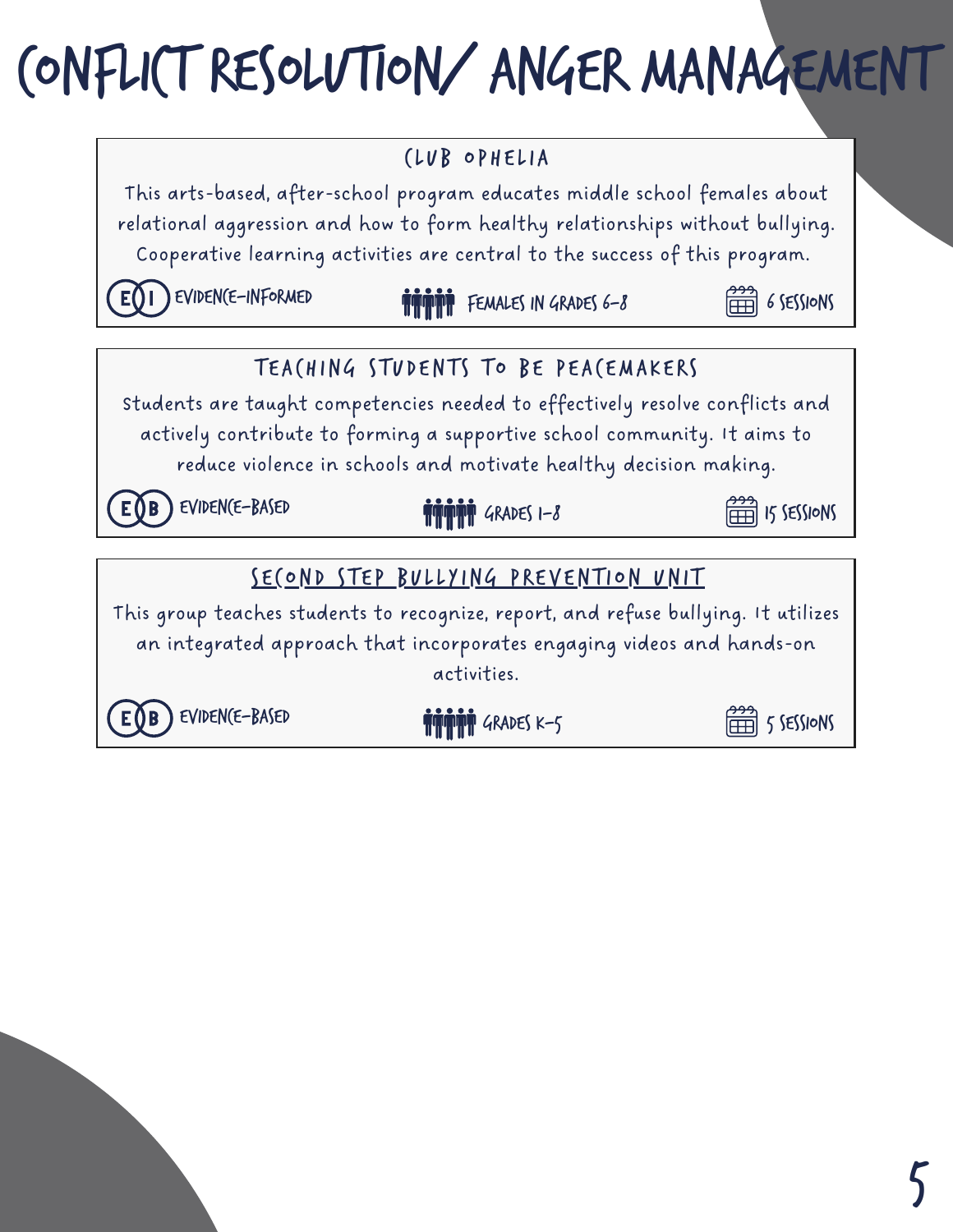### family/ home life

#### CHILDREN OF INCARCERATED PARENTS

This group offers youth opportunities to share ideas and offer support to each other through discussion and activities related to a loved one being away due to incarceration. Supplemental children's literature is utilized as well.





The combination of these two curriculums allow for small groups to explore and learn strategies to cope effectively with changes within their family structure. This topic is presented in a developmentally-appropriate, hands-on manner.

### [PARE](https://www.parentingwisely.com/)NTING WISELY

**THIMM** GRADES 2-5

This online program for parents/ caregivers can be completed anytime and in just a few hours. It presents difficult situations and how to effectively handle them. Parents receive their own login information to access the course.

 $E(\overline{B})$  EVIDENCE-BASED **particle parameters** of youth ages 11-18  $\overline{13}$  3-5 hours

STRENGTHENING FAM[ILIES](https://www.extension.iastate.edu/sfp10-14/) PROGRAM (10-14)

This program takes place after school and is designed for both parents/ caregivers and youth to attend. Separate sessions cover topics relevant to each group and a closing family session brings everyone together.

 $E$ VIDEN(E-BASED **WHEN THE TESSIONS** THEIR PARENTS  $\boxed{\pm 1}$  7 SESSIONS



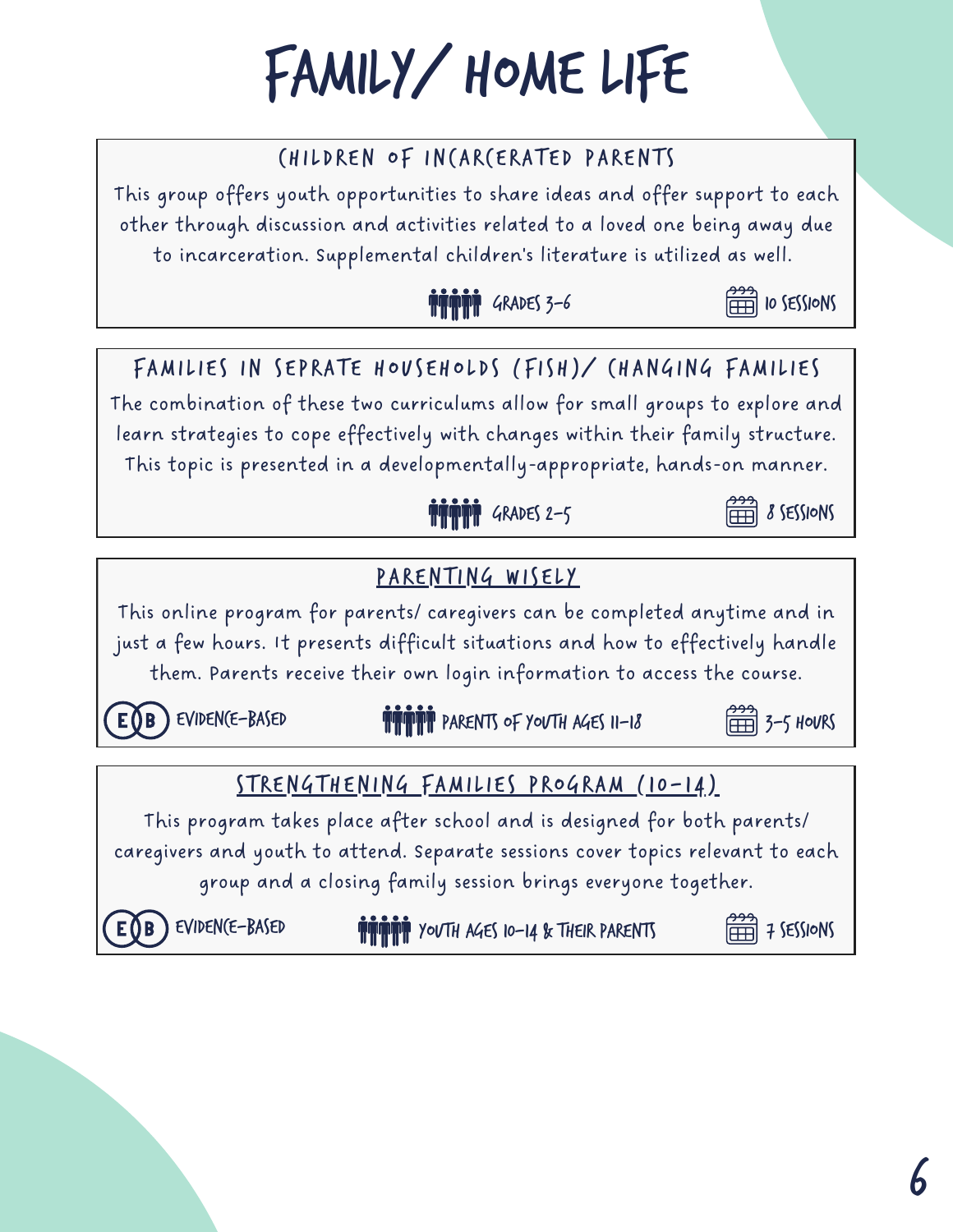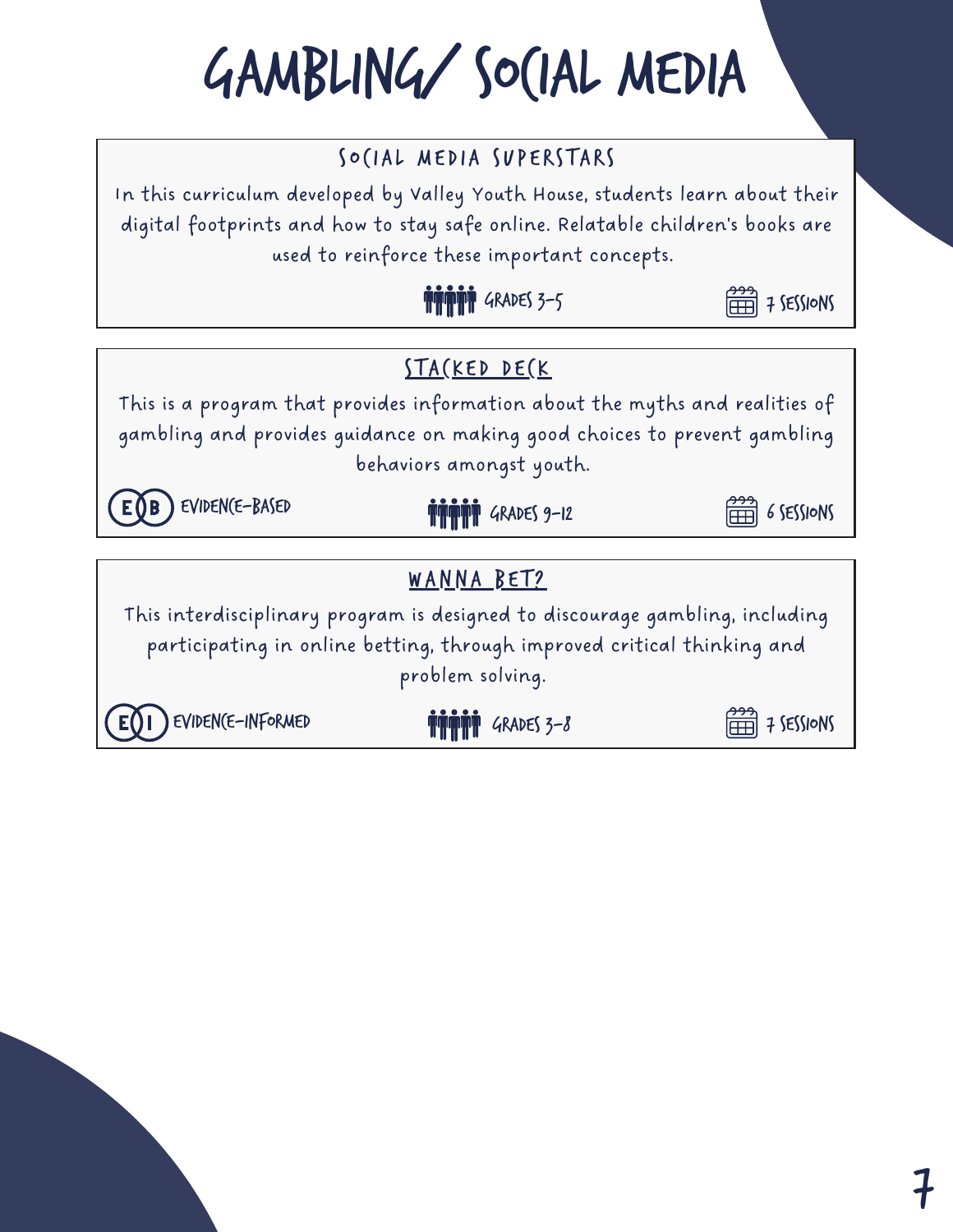# LGBTQ SERVICES OFFERED BY PROJECT SILK

Project Silk Lehigh Valley is a program of Valley Youth House for anyone between the ages of 14-21, with a focus on the needs of BIPOC and LGBTQ+ youth. Project silk provides individual and group counseling about healthy relationships and sexual health. It also offers case management services, free HIV/STI/pregnancy testing, and flexible education within school or community settings.

To inquire about these programs, please contact kcamburn@valleyyouthhouse.org and/or lhooper@valleyyouthhouse.org.

#### AFTER SCHOOL DROP-IN CENTER

Project Silk's after-school drop-in space is located at 522 W. Maple St. Allentown, PA 18101 and is open on Tuesdays, Wednesdays, and Thursdays from 3:00- 7:00 p.m.



#### ONE LOVE FOUNDATION

These learning tools focus on giving youth guidelines and resources to learn about relationships, determine if they are cultivating healthy relationships, and how to have conversations with others about boundaries.

E () B

EVIDENCE-BASED **WARNER WAS ARRESTED WARNER WAS A THE STATE** 

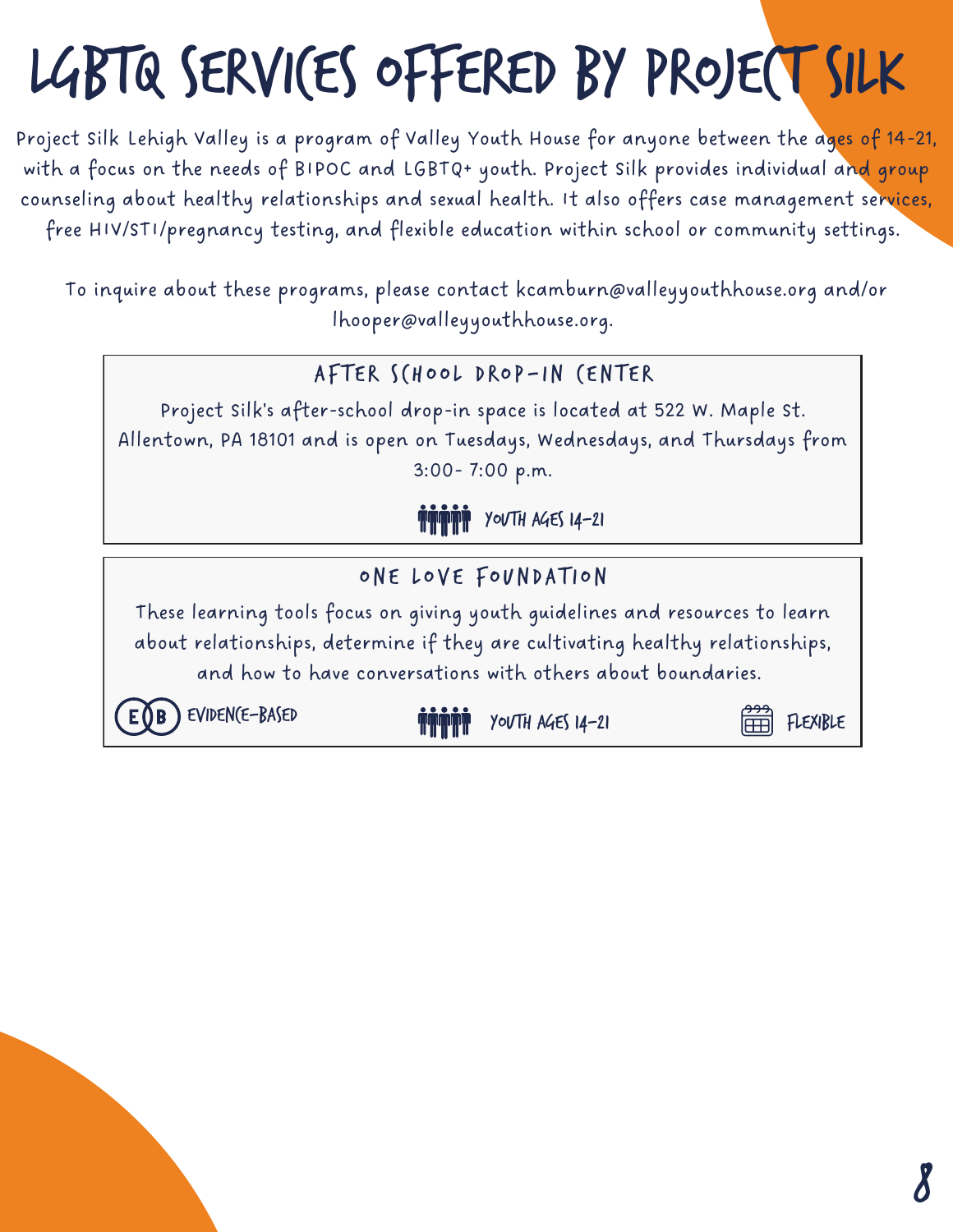# Mindfulness with [shanthi](https://www.shanthiproject.org/) project

These programs are offered by Shanthi project, a 501(c)(3) education nonprofit that provides mindfulness services throughout the Lehigh Valley. To inquire about these programs, please contact info@shanthiproject.org or 610-829-9134.



EVIDEN(E-BASED (WARELGRADUATE/GRADUATE STUDENTS & INSTRUCTORS (EEEE) 6 SESSIONS

E OB

9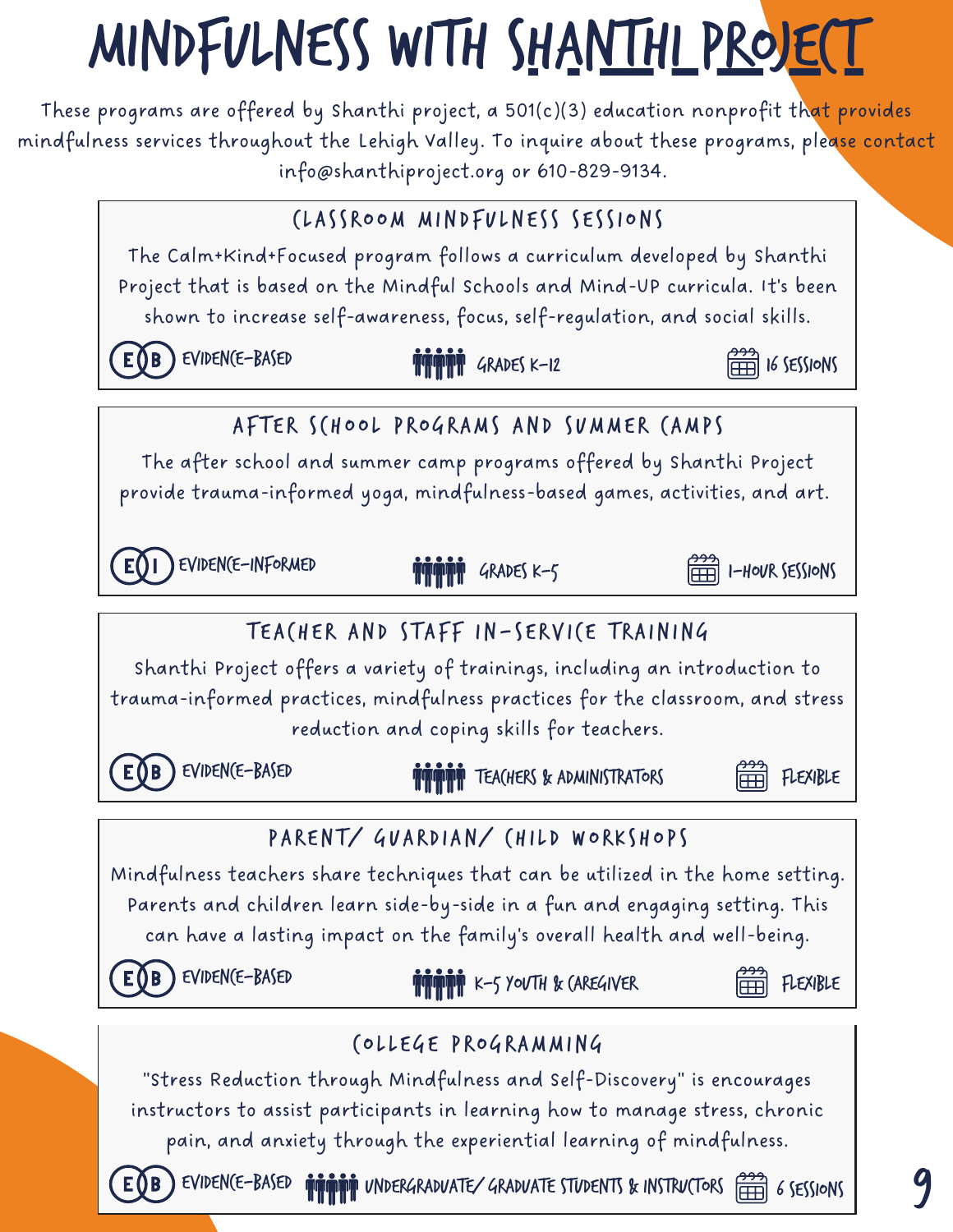### self-esteem

#### AMAZING ME

The result of a collaboration between Dove and Discovery Education, this curriculum empowers students to be confident both inside and out. It also explores the correlation between body image, bullying, and social media.





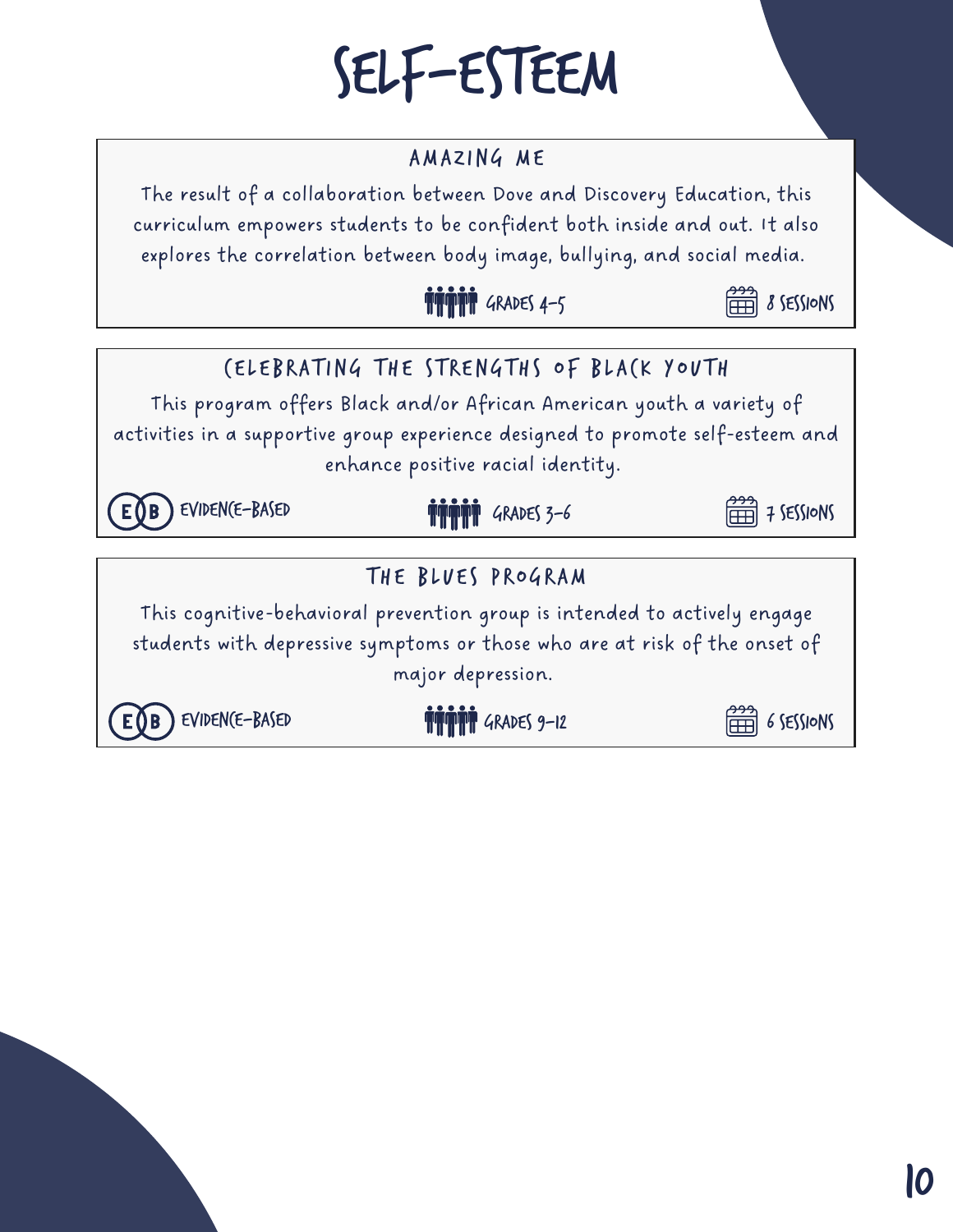# Social-emotional learning/ relationships

#### A SEA OF FRIENDSHIP

This program aims to empower students to build foundations for positive friendships by teaching skills such as listening, playing fair, accepting others, conflict resolution, and more.





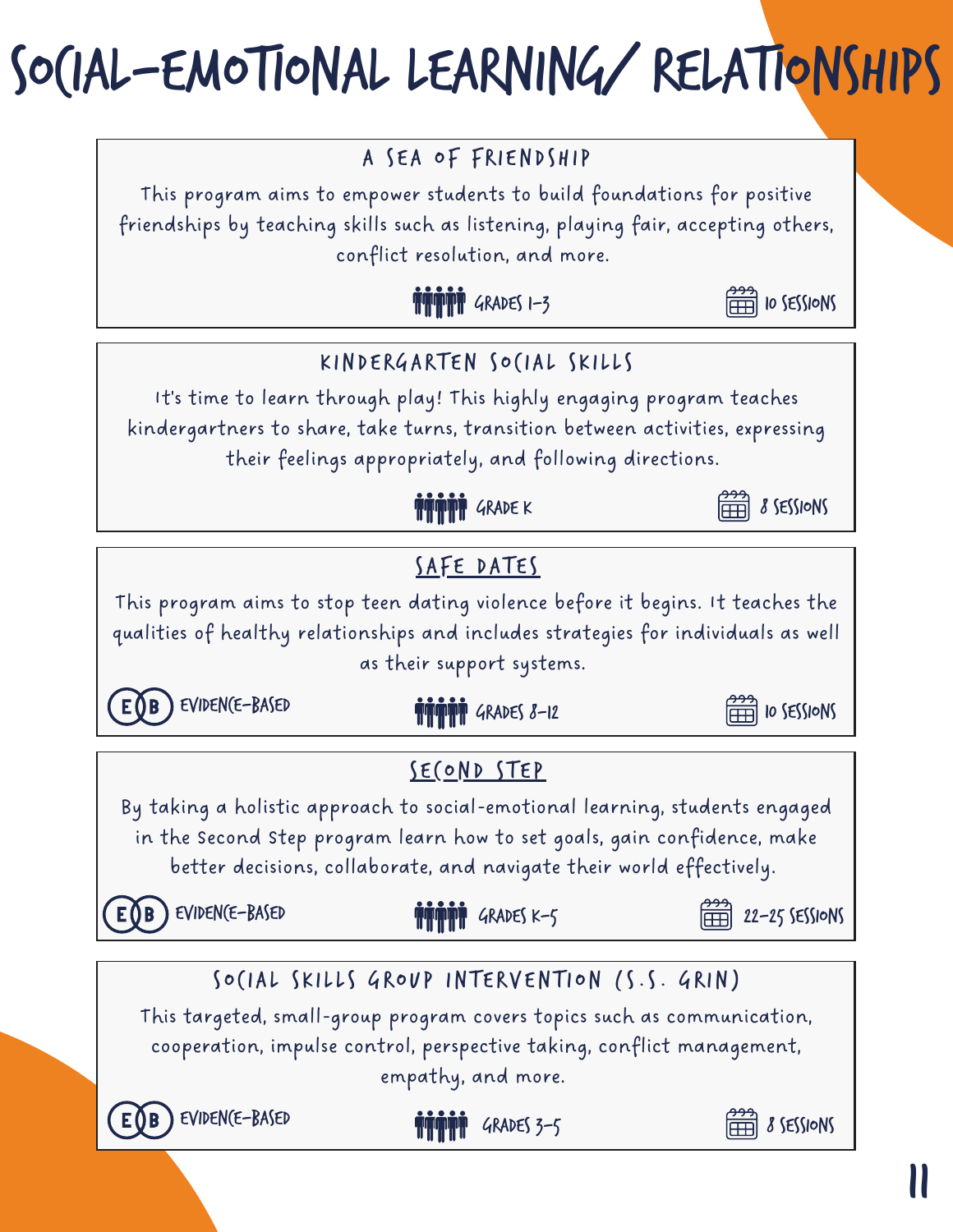### Social-emotional learning/ relationships, continued

#### STORY WEAVERS

Developed by Valley Youth House, this curriculum utilizes children's books to explore topics like anger management, communication, problem-solving, social skills, avoiding harmful substances, and more.



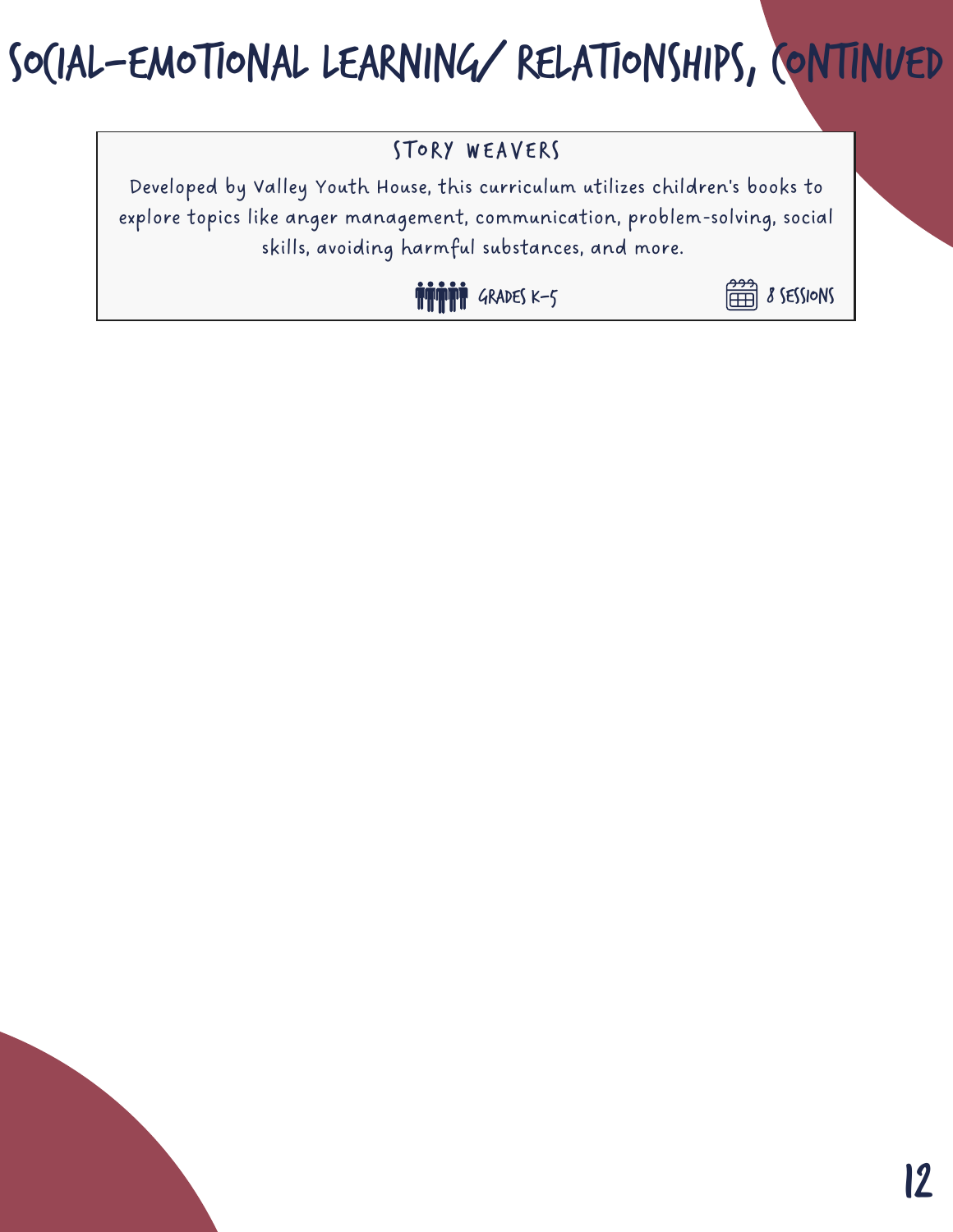### Substance-related



development, and substance resistance skills.

EVIDENCE-BASED

Grades 6-8



13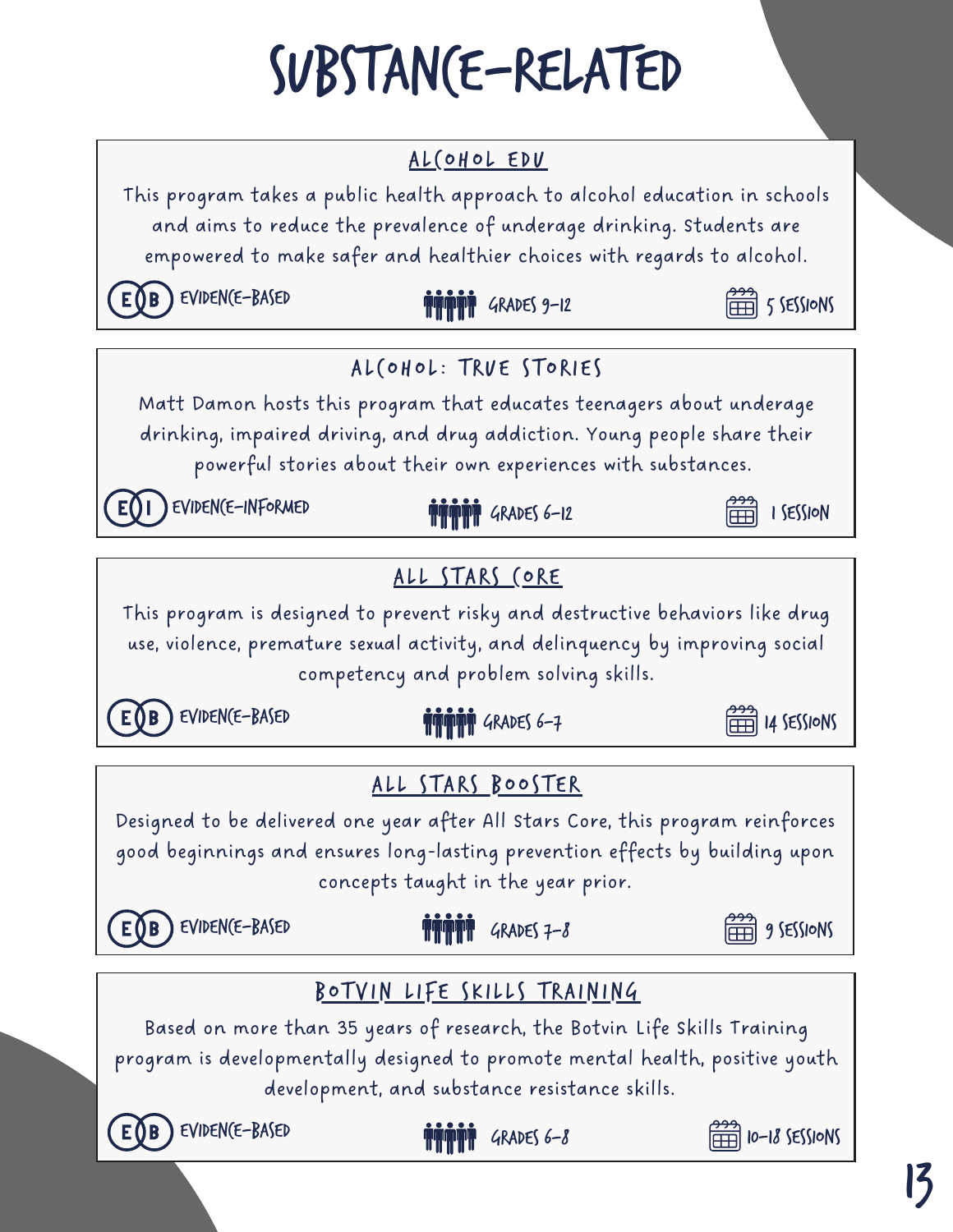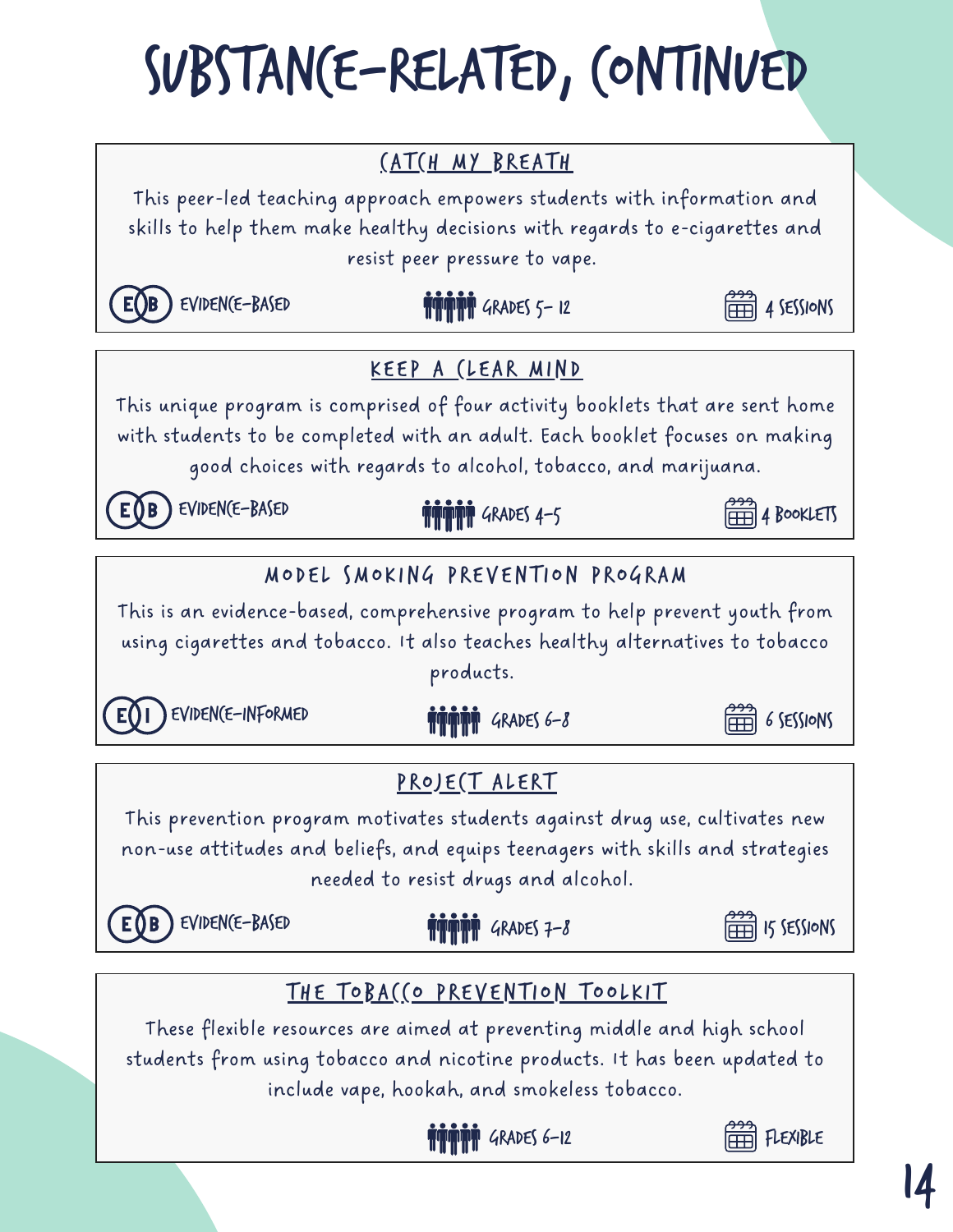### Substance-related, continued

#### Too Good For DRUGS

A universal prevention program, Too Good for Drugs teaches social and emotional skills for making healthy choices while resisting peer pressure and influence.

#### EVIDENCE-BASED **GRADES 1-12**